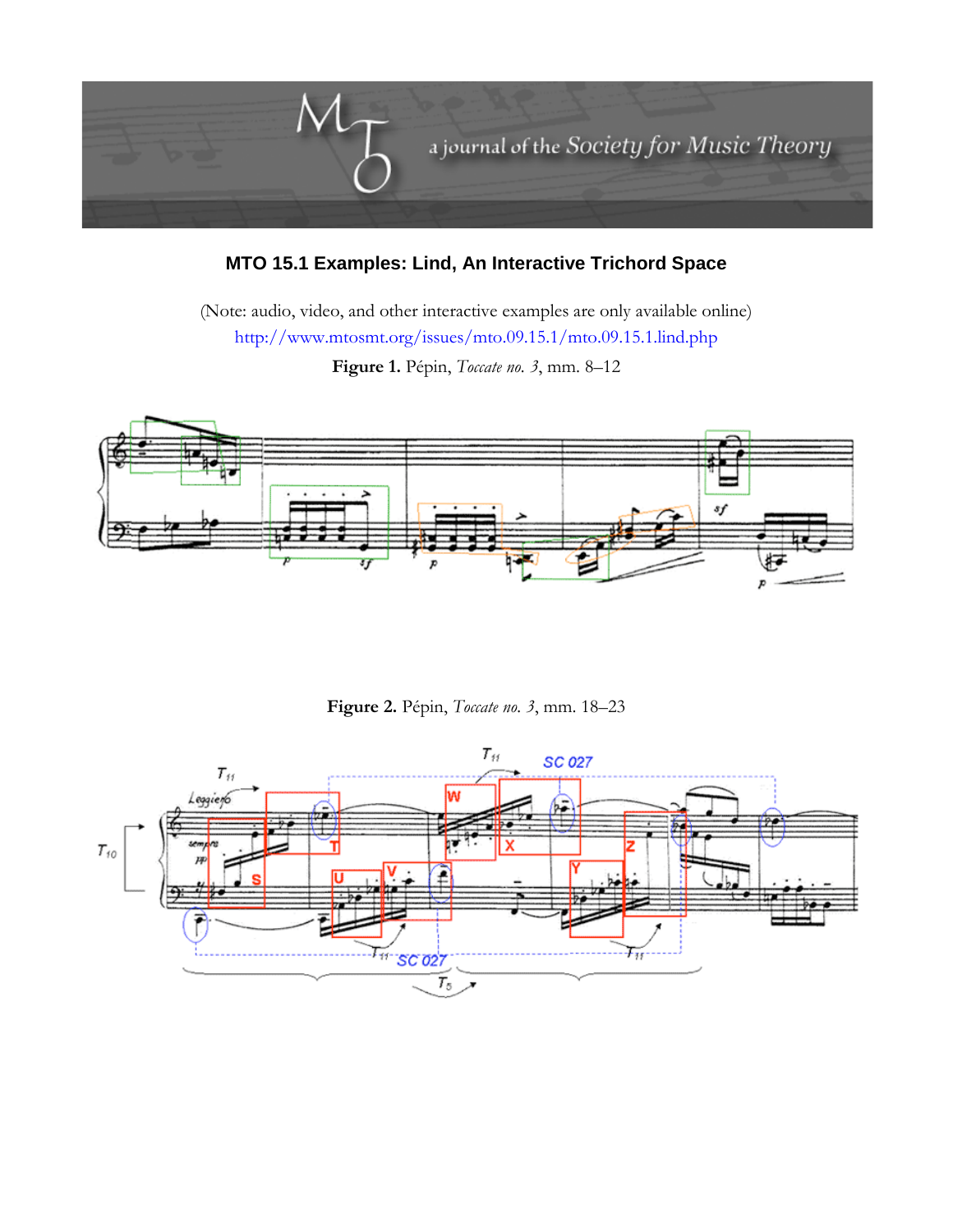**Figure 3.** Transformations characteristic of SC 027 trichords (trichord  $\leq F$ , B, D as an example)



**Figure 4.** Other possible analyses of pitch- and pitch-class relations among instances of SC 027

**a.** Depicting trichords S and T as a result of inversional processes

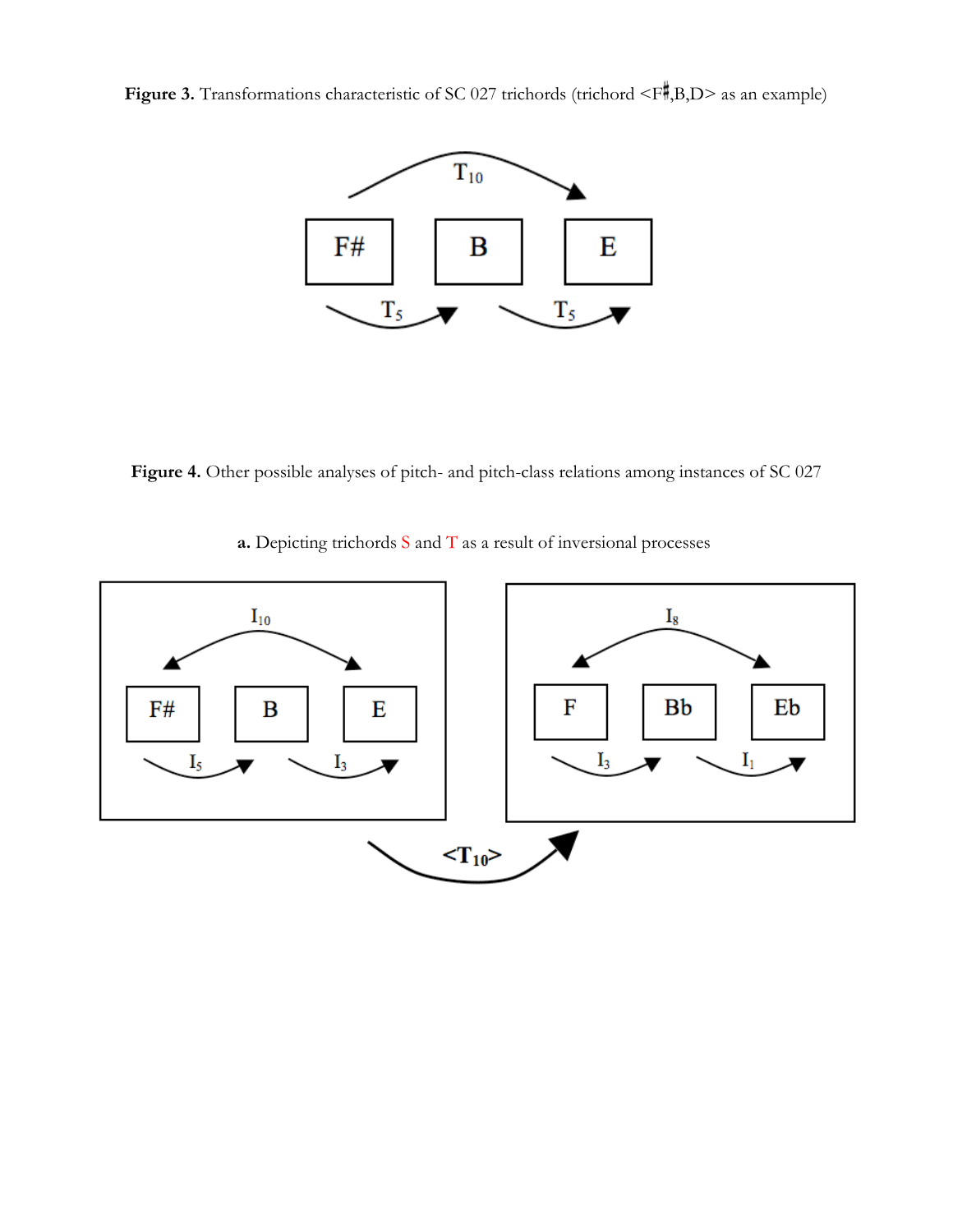

**Figure 5.** A cubic lattice for Pépin's *Toccate no. 3*



**b.** Depicting trichord S with inversions in the

**c.** Depicting ordered SC 027 trichords with a contextual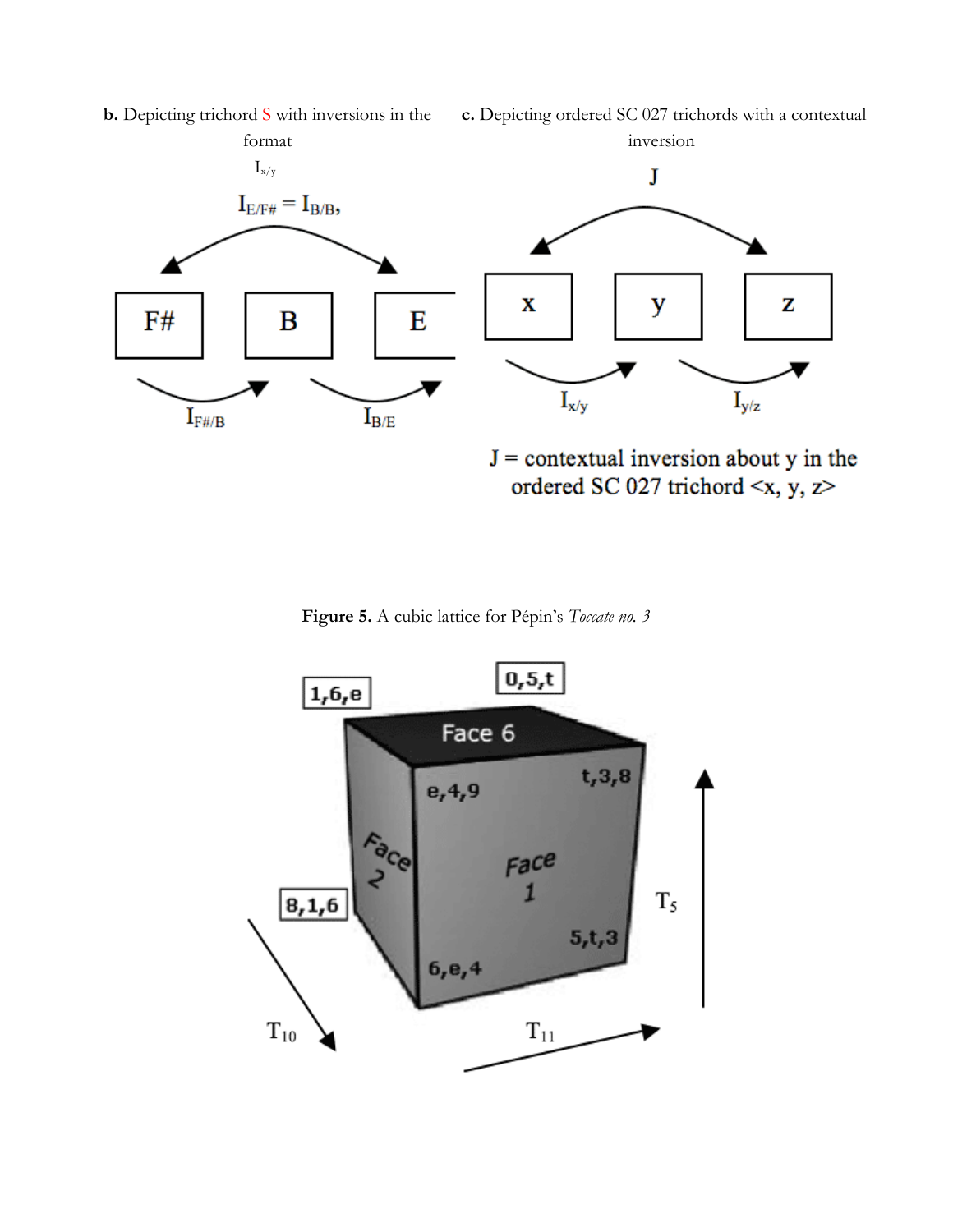| Table 1. Cubic lattice relationships |  |  |  |  |
|--------------------------------------|--|--|--|--|
|--------------------------------------|--|--|--|--|

| Face:          | Grouping (red indicates<br>trichords on Figure $2$ ): | Transformation to the<br>corresponding objects of<br>opposite face: | Same axial<br>transformations as: |
|----------------|-------------------------------------------------------|---------------------------------------------------------------------|-----------------------------------|
| 1              | upper voice only<br>(T, W, X, Z)                      | $T_{10}/T_2$                                                        | Face 5                            |
| $\overline{2}$ | first of each group<br>(S, U, W, Y)                   | $T_{11}/T_1$                                                        | Face 4                            |
| 3              | first four<br>(S, T, U, V)                            | $T_5/T_7$                                                           | Face 6                            |
| 4              | last of each group<br>(T, V, X, Z)                    | $T_{11}/T_1$                                                        | Face 2                            |
| 5              | lower voice only<br>(U, V, Y, Z)                      | $T_{10}/T_2$                                                        | Face 1                            |
| 6              | last four<br>(W, X, Y, Z)                             | $T_5/T_7$                                                           | Face 3                            |

## **Animation 1.**

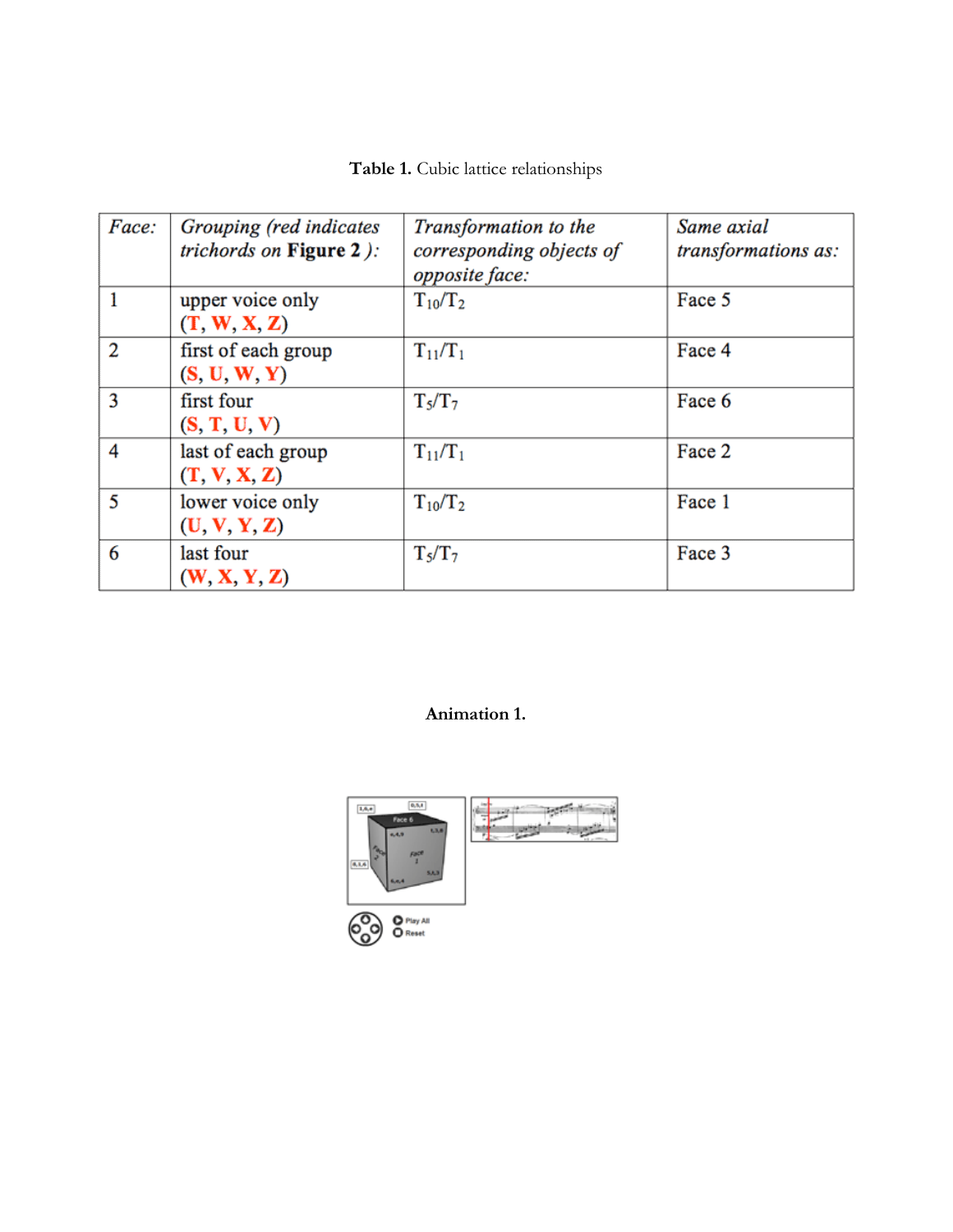Figure 6. Motion paths and transformations between trichords, where T<sub>x</sub> and T<sub>y</sub> are axial transpositions



**a.** Between individual trichords **b.** A specific example: motion between trichords of Face 1

**Figure 7.** Still shots from the animations on three faces of the cube

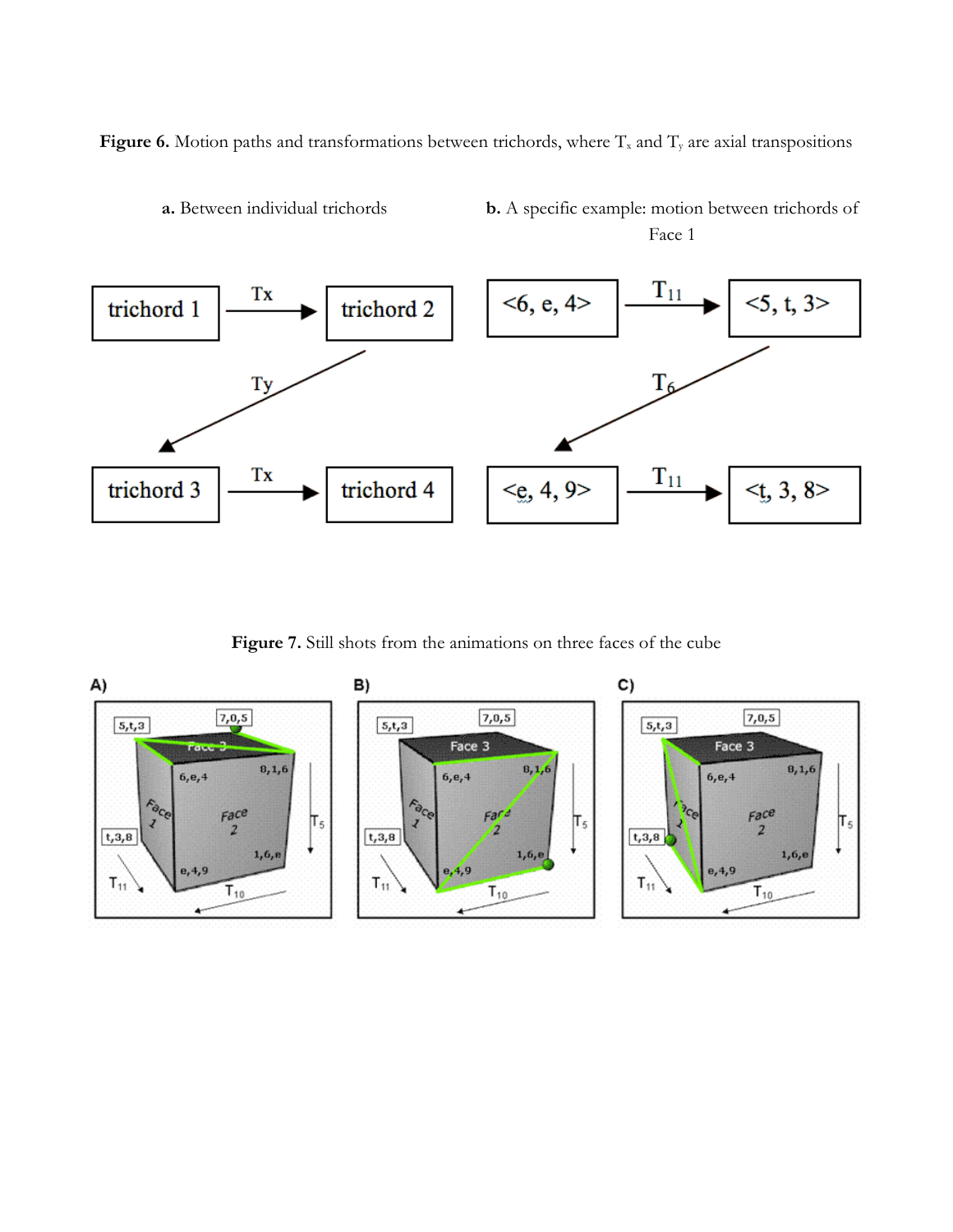

**Figure 8.** Transformational networks for the six faces of the cube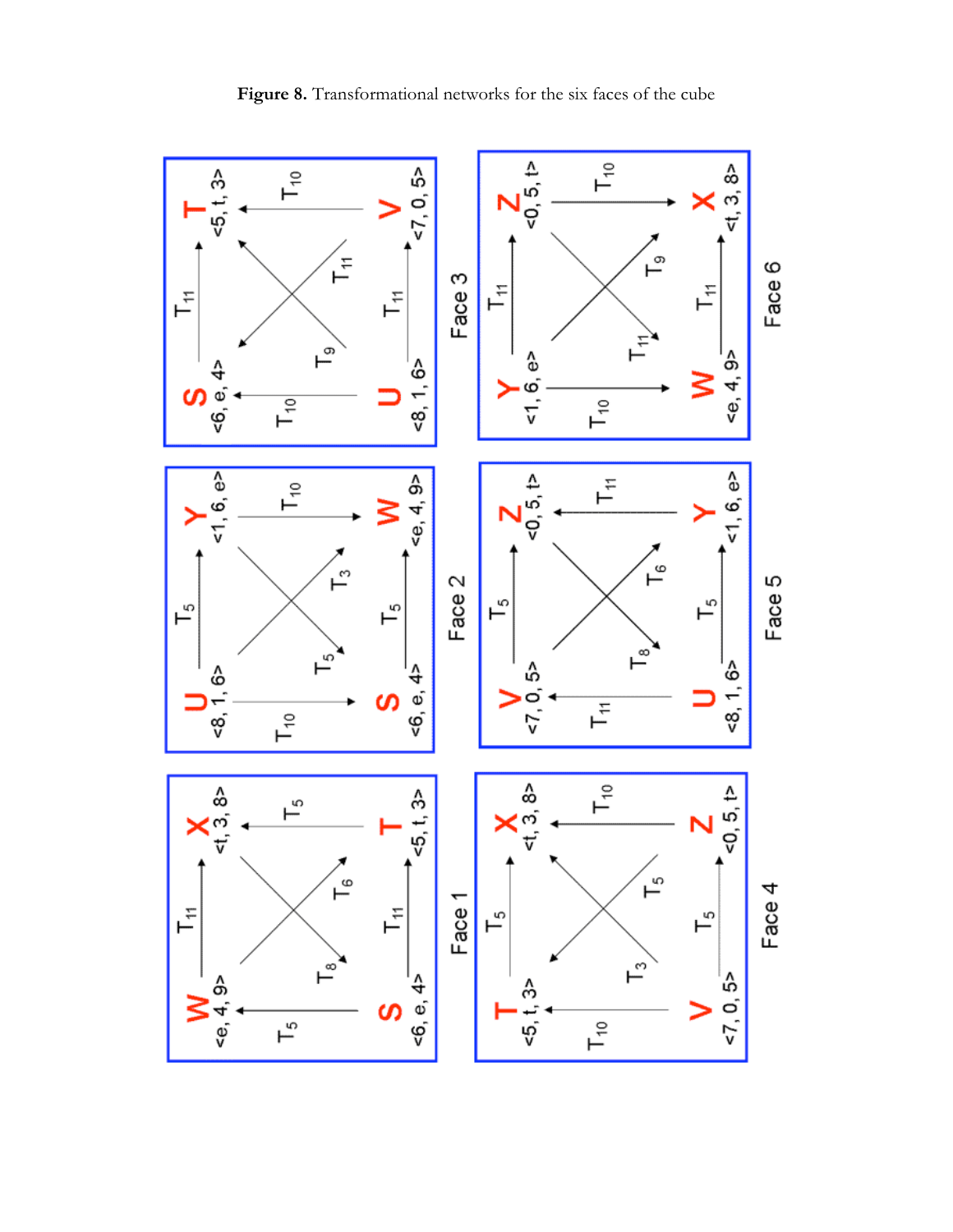

**Figure 9.** Trichord-network isography under  $\langle M_{7} \rangle$ 



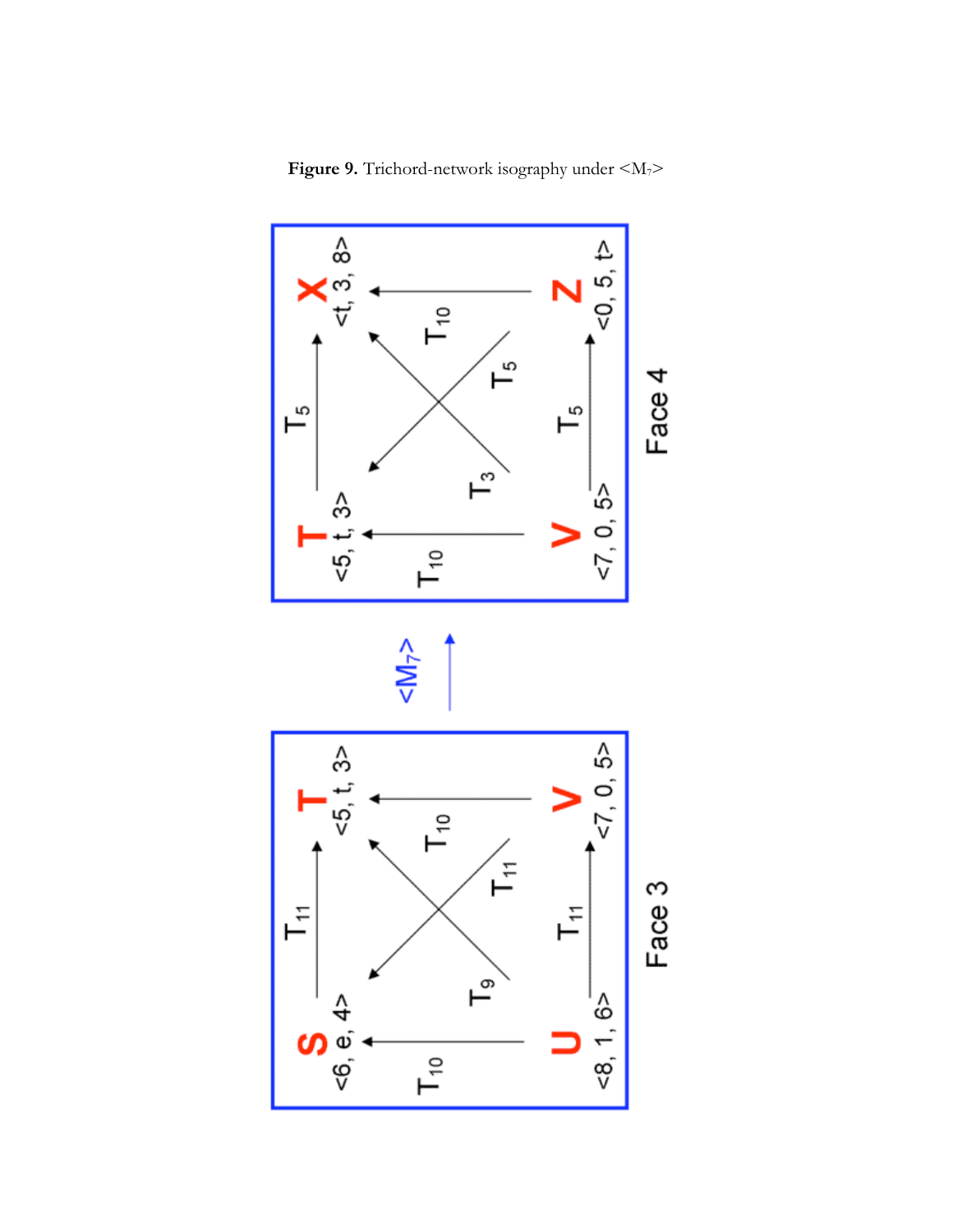

**Figure 10.** Faces whose transformations map onto one another via  $\langle M_5 \rangle$  and  $\langle M_7 \rangle$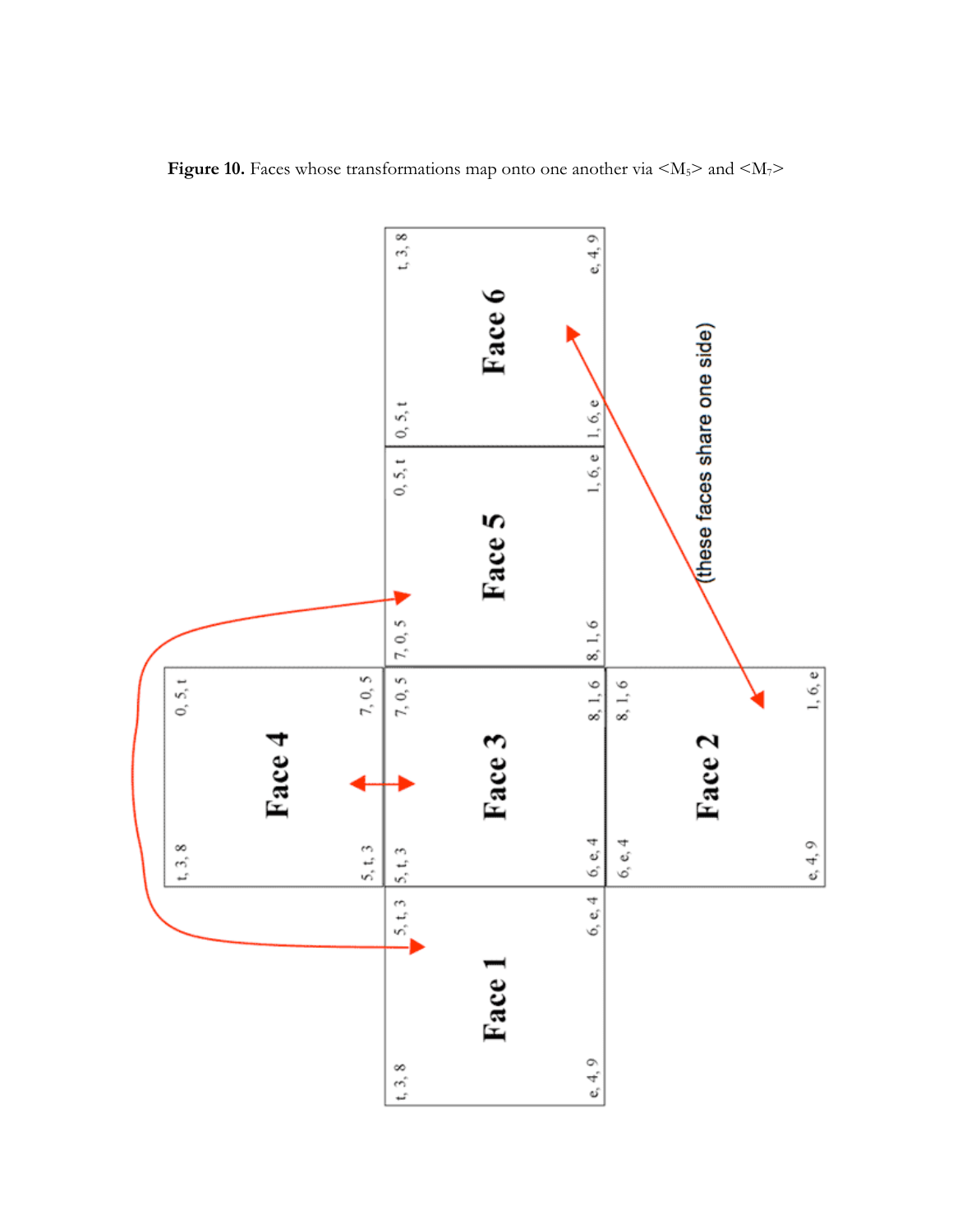**Figure 11.** Pépin, *Toccate no. 3*, measures 111–119



**Figure 12.** Expected upper voice in Pépin, *Toccate no. 3*, measures 111–118

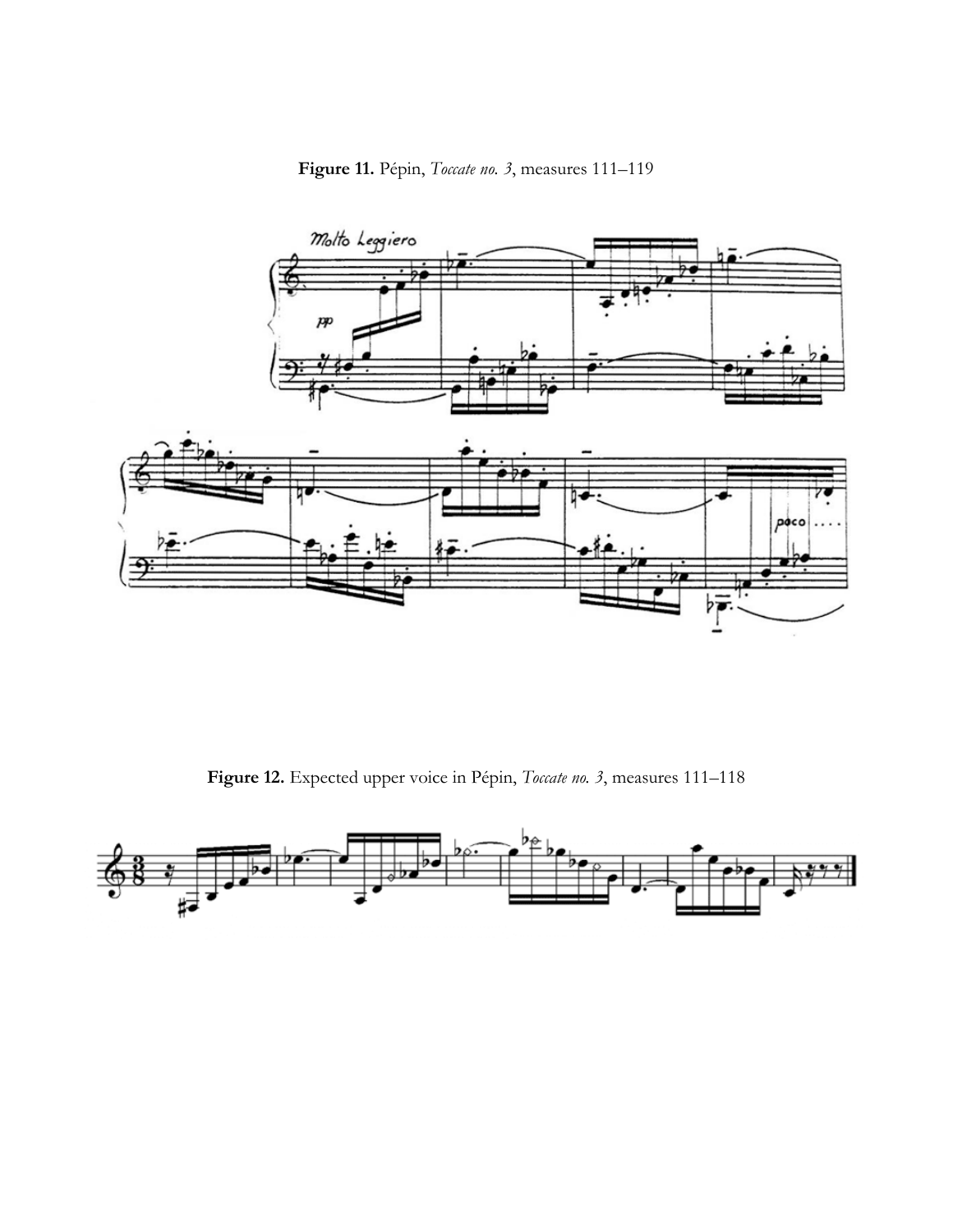Figure 13. A network depicting transformations between trichords in the expected upper voice, measures 111–118



Figure 14. A second interpretation of the upper-voice pitch classes in measures 111–119

**a.** Understanding 'distorted' pitch classes as an indicator of a new grouping structure

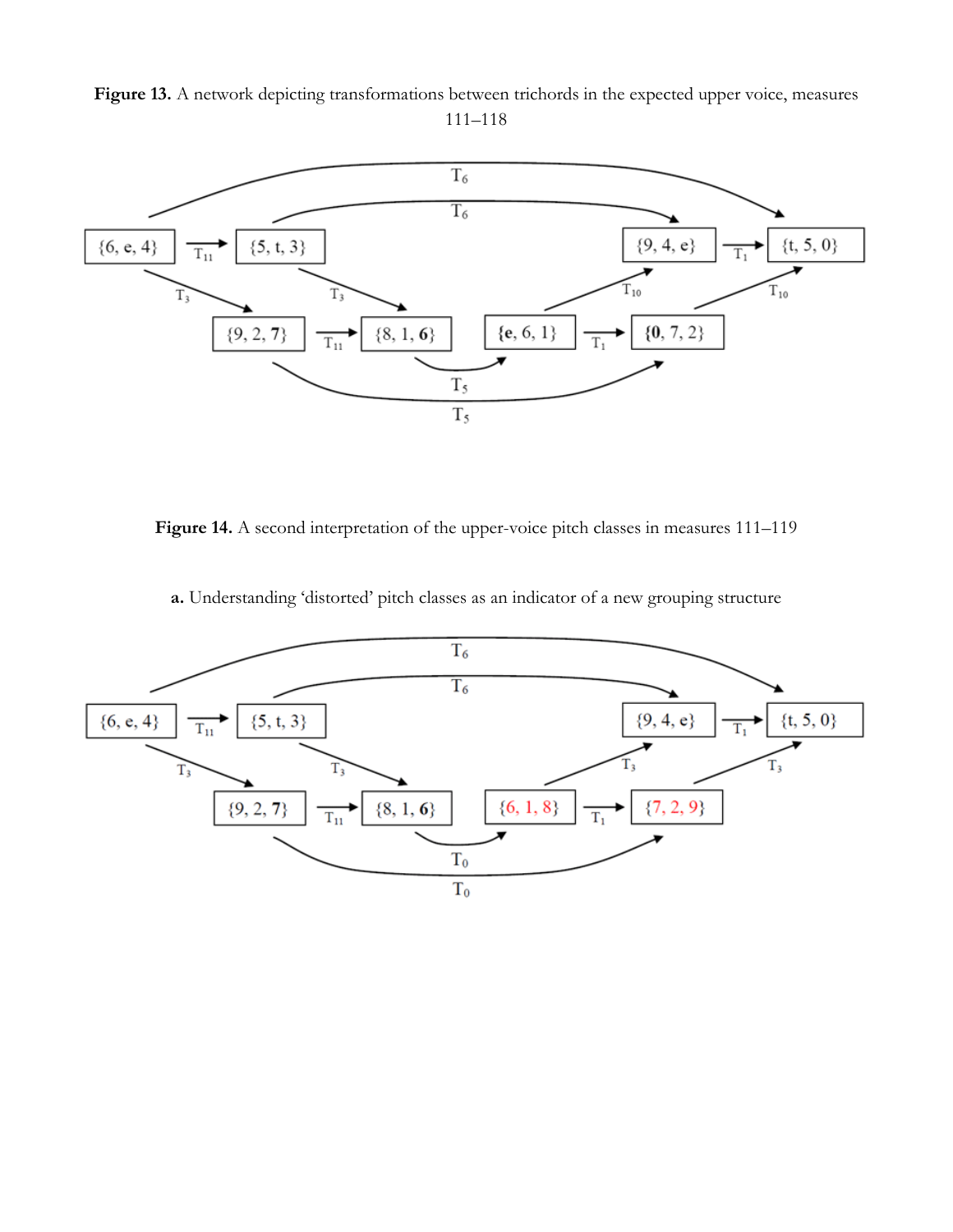**b.** Re-interpreting the progression as a product network, eliminating repeated trichords and emphasizing the repetition of transformations



**c.** Re-interpreting the progression via a network-of-networks, emphasizing the grouping structure of the passage

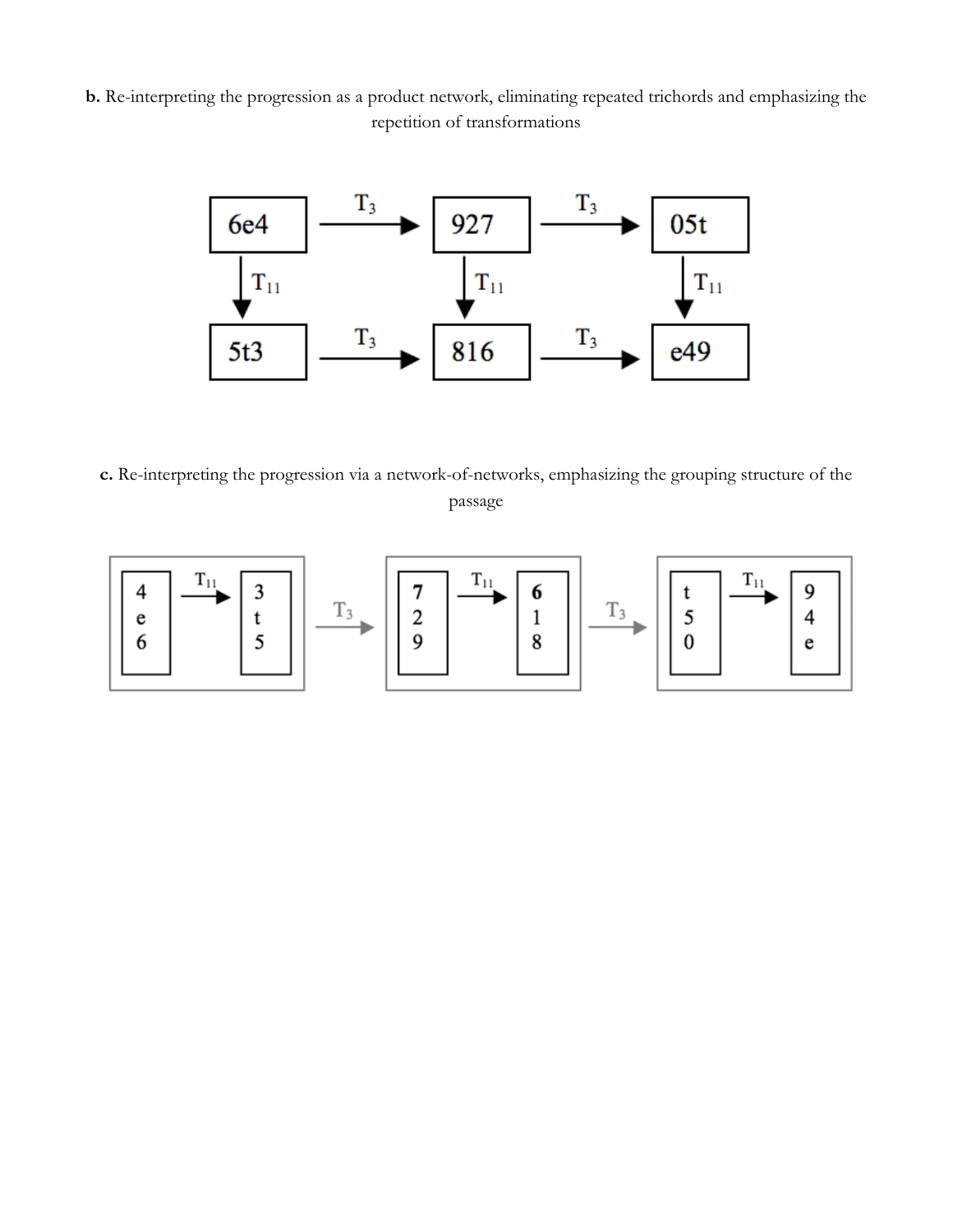**Figure 15.** A segment of a 3D lattice based on the established cubic lattice

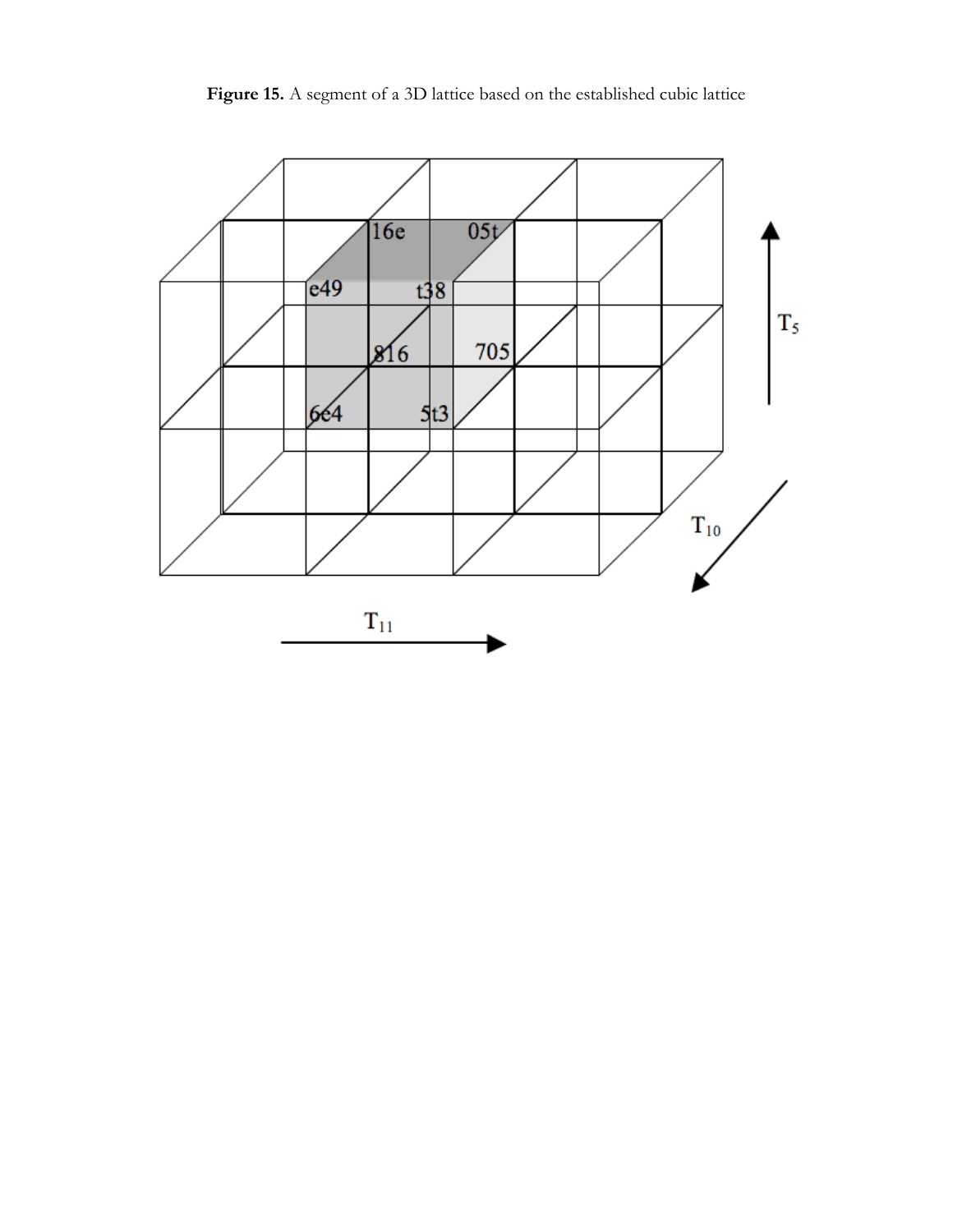

## **a.** In three dimensions

## **b.** In two dimensions, via a top-down view

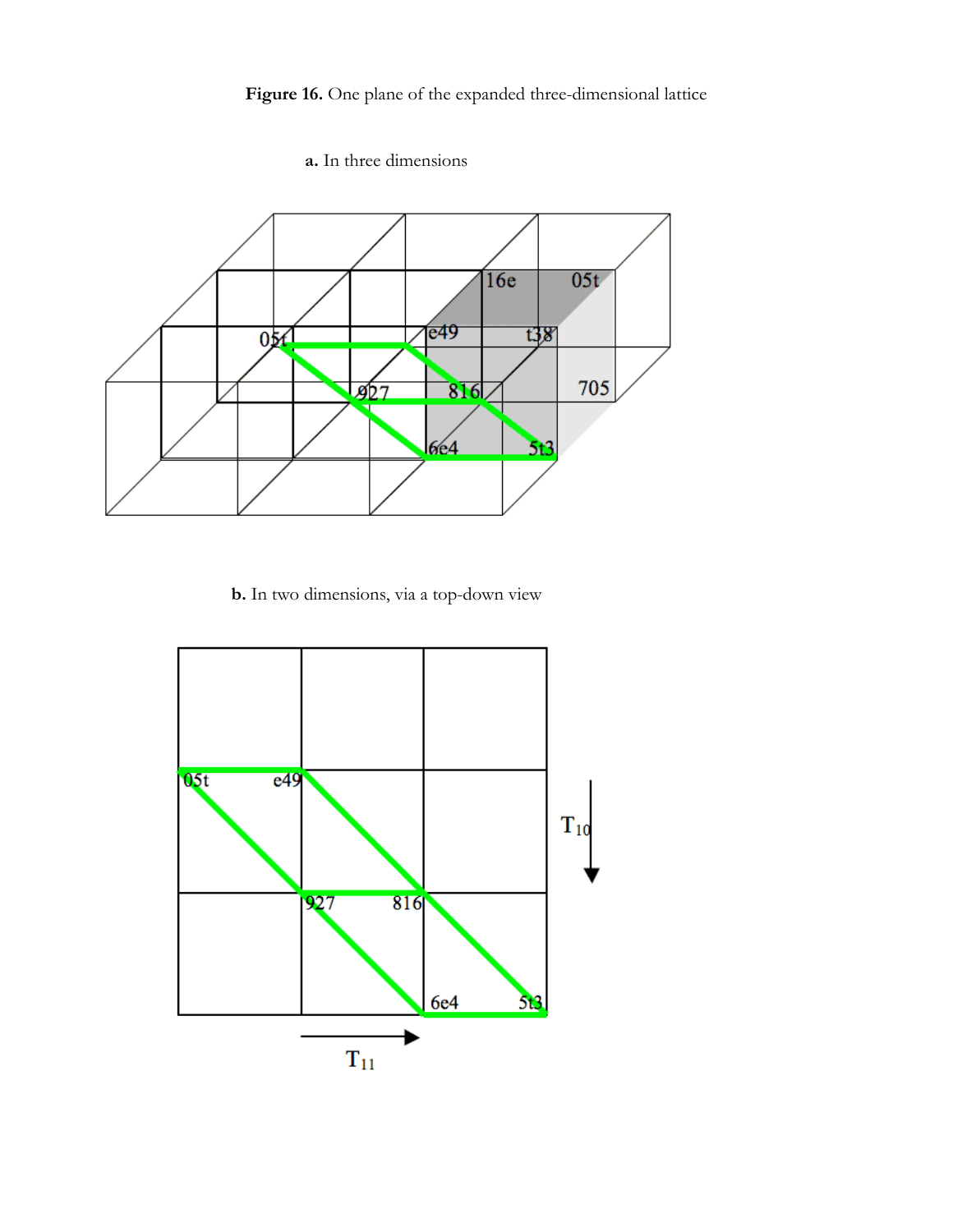**Figure 17.** Pépin, *Toccate no. 3*, measures 194–199



**Figure 18.** A network depicting transformations between unordered 027 trichords in measures 194–198

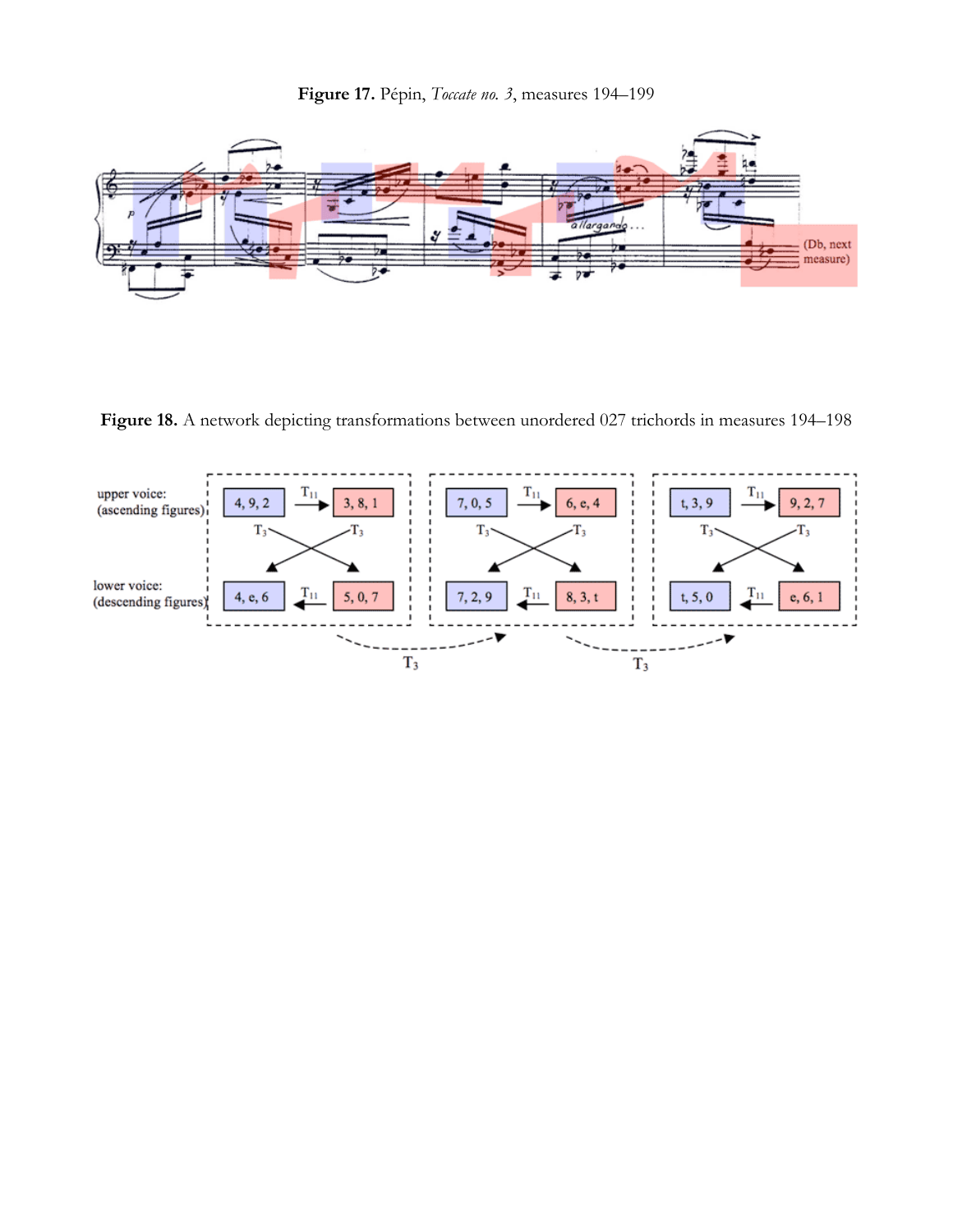

Figure 19. Motion paths along a single plane of a three-dimensional space for measures 194–198

**Figure 20.** SC 027 trichords in measures 300–302

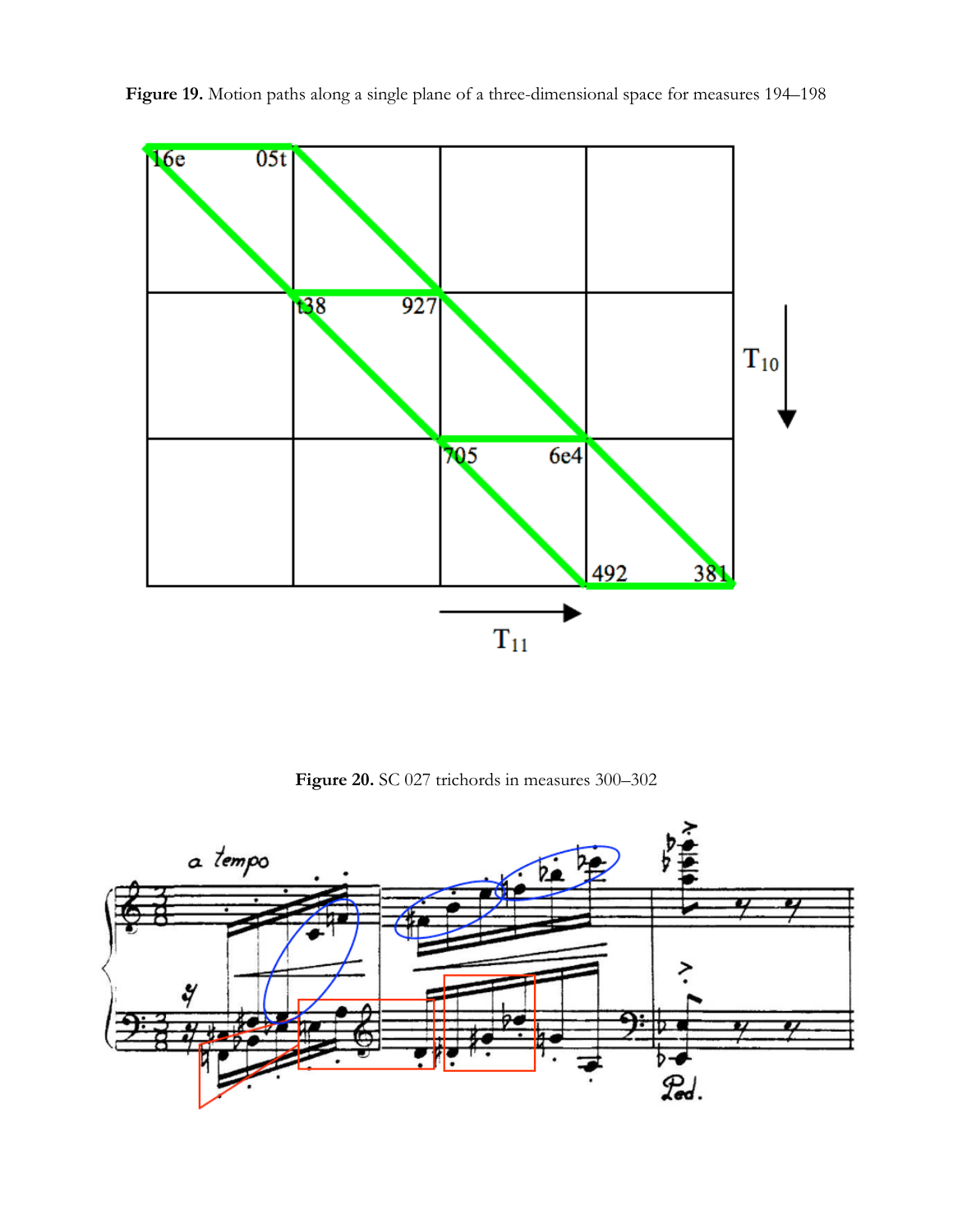Figure 21. A product network demonstrating transformations between SC 027 trichords in measures 300– 301